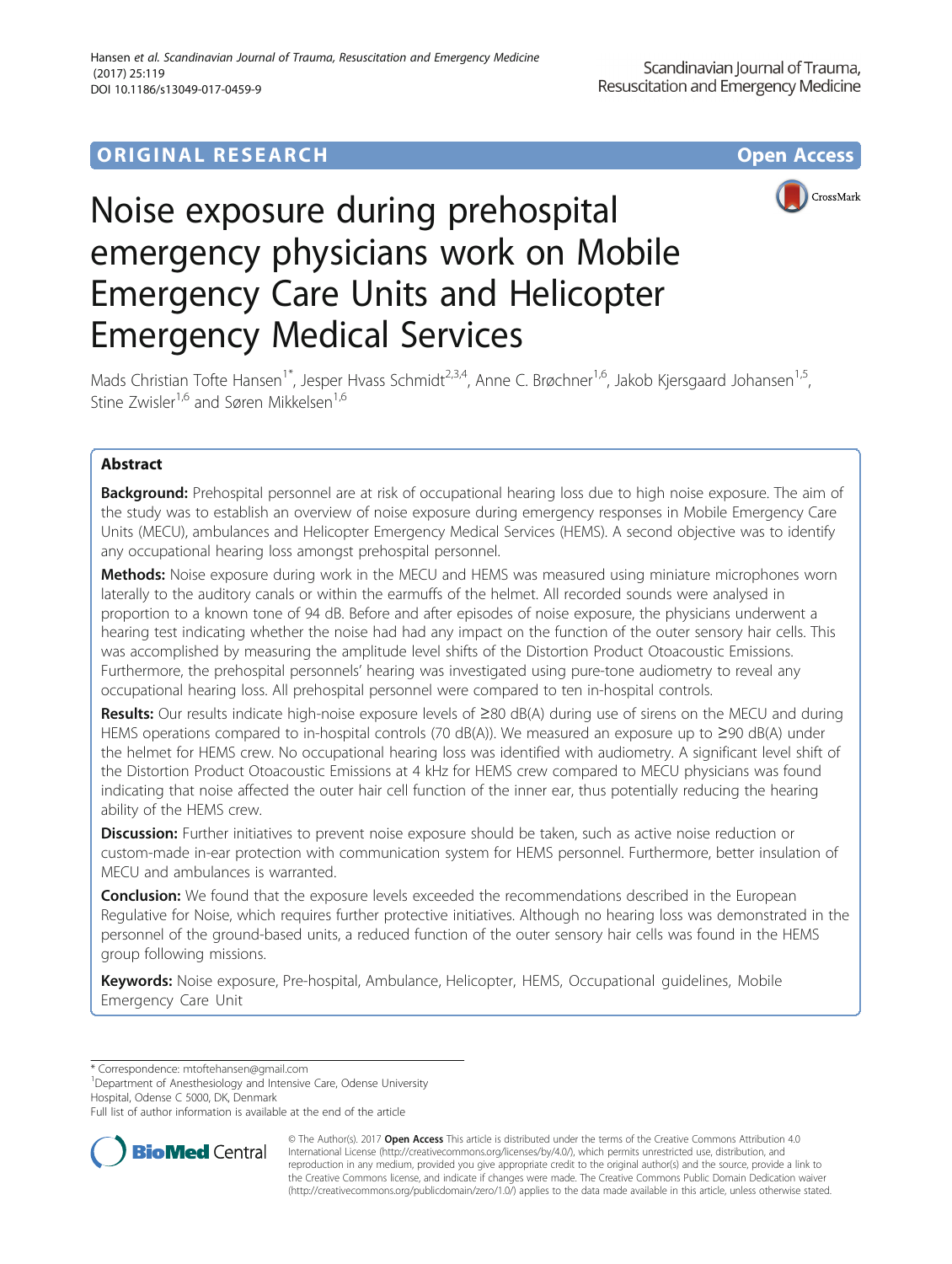## Background

In recent years, the topic of occupational noise exposure has received increased attention. The risk of permanent hearing loss due to work-related noise exposure is a wellknown issue with an estimated 22 million U.S. workers exposed to hazardous noise each year [\[1](#page-8-0)]. Moreover, 34% of those exposed to hazardous noise report no use of earprotective gear [\[1](#page-8-0)]. As stated in the E.U. Directive 2003/ 10/EC for Noise Exposure, employees should not be exposed to more than 87 dB(A) on a daily basis (during 8 h) [\[2\]](#page-8-0). In this directive, it is recommended that hearing protective gear should be available to employees exposed to noise levels of 80  $dB(A)$ , and it is stated that its use should be mandatory at values exceeding 85 dB(A) [[2\]](#page-8-0). It is well known that emergency responses in themselves pose a risk to the pre-hospital personnel in the form of traffic accidents [\[3](#page-8-0)]. Another occupational risk that in particular may be relevant to emergency medical technicians (EMTs) and pre-hospital physicians working in Mobile Emergency Care Units (MECU) or Helicopter Emergency Medical Services (HEMS) is noise exposure. Physicians and EMTs may not be fully aware of the intensities of noise to which they are exposed during the day, with a large range of noisy tasks performed in the pre-hospital environment. Thus, they may not be aware of the possible consequences of this exposure on their hearing ability.

A few studies have evaluated patient and crew noise exposure during ambulance transport both in ground-based units, in fixed-wing operations (medical aeroplanes) and in alpine rescue helicopters with contradictive findings [\[4](#page-8-0)–[7](#page-8-0)]. According to one study, transportation by fixed-wing airplane does not affect hearing with noise exposure levels reported just below the limit for acceptable occupational noise exposure (85 dB(A)). However, in that particular study, no hearing tests were carried out, and the question of possible hearing loss was thus unresolved [\[4](#page-8-0)]. Reducing noise exposure with protective gear (up to 10 dB) to the flight crew is already a priority and contributes to an acceptable equivalent noise level below the 85 dB(A) threshold [\[4\]](#page-8-0). However, noise exposure during alpine helicopter rescue operations seems to exceed the national occupational levels with exposures equivalent to noise levels of >85 dB(A) recorded during 2726 missions from four bases [[7](#page-8-0)]. The setting during an alpine rescue differs from other Helicopter Emergency Medical Services by often "hot-loading" the patient (the patient is loaded while the engine is on). This principle, however, is also used on occasion by non-alpine HEMS rendering the ensuing noise exposure relevant to these organisations. Protective gear is already used but may be insufficient in protecting the crew from loss of hearing [\[7](#page-8-0)], especially when working outside of the helicopter. A study in 521 French military helicopter pilots who underwent pure-tone audiometry prior to their annual medical examination exhibited abnormal hearing especially in the high frequencies at 3 kHz and 6 kHz [\[8](#page-8-0)]. Moreover, fighter- and helicopter pilots seemed more vulnerable to hearing loss than transport pilots [\[8\]](#page-8-0). Thus, a risk of workrelated hearing has been established in the flying services.

Emergency medical technicians (EMTs) operating in ground ambulances seem to be exposed to high levels of noise [[5, 6](#page-8-0)]. The highest recorded sound levels have been measured with sirens engaged en route during live emergency responses. One study showed that when the sirens were on, all noise values measured inside the cabin exceeded the national occupational health regulation of 85  $dB(A)$  as a mean of 96  $dB(A)$  was measured [[5\]](#page-8-0). The average siren noise exposure during a work day of 8 h was 16.22 min (range 5–33 min), reaching 20.33 min on busy days (range 7–42 min) [[5\]](#page-8-0). These measurements were only conducted in four ambulances under three different circumstances (12 recordings in total) [\[5](#page-8-0)]. Based on 31 noise recordings, a second study found noise levels up to 84 dB(A) in the front passenger seat [[6\]](#page-8-0). The two studies concluded that the occupational noise exposure resulted in excessive hearing loss among EMTs especially in the high frequencies, which typically are the frequencies involved in noise-induced hearing loss [[5, 6\]](#page-8-0). Additionally, they reported a noise level ranging between 93 and 106 dB(A) inside the cabin during the use of sirens [\[5](#page-8-0)] which, according to E.U. directive, would require the use of ear-protective gear as the noise level exceeds 85 dB(A) [\[2](#page-8-0)]. Excessive noise exposure may lead to a temporary threshold shift (TTS) in hearing. This TTS is normally quantified with audiometry but the level shift of amplitudes measured with Distortion Product Otoacoustic Emissions (DPOAE) can be used as a measure of altered sensory outer hair cell (OHC) function in the inner ear which can be an indicator of affected hearing [[9](#page-8-0)]. In that study, a temporary shift in pure-tone audiometric thresholds and a reduction of the DPOAE amplitudes were documented within the frequency range 1–6 kHz following exposure to excessive noise at sporting events [\[9](#page-8-0)]. The measurement of sensory OHC function can be performed quickly with DPOAE measurements making it feasible in the pre-hospital environment for detecting impacts on hearing [\[9](#page-8-0)].

The aim of this study was to investigate the overall noise exposure during pre-hospital physicians' prehospital work in the MECU and civilian HEMS and to clarify whether a change in amplitude levels of DPOAE occurs following noise exposure. Any association between noise exposure from MECU and HEMS and change in DPOAE amplitudes was investigated. Furthermore, in an attempt to reveal any occupationally related hearing loss, a group of EMTs, pre-hospital physicians and in-hospital controls underwent a standardised puretone audiometry.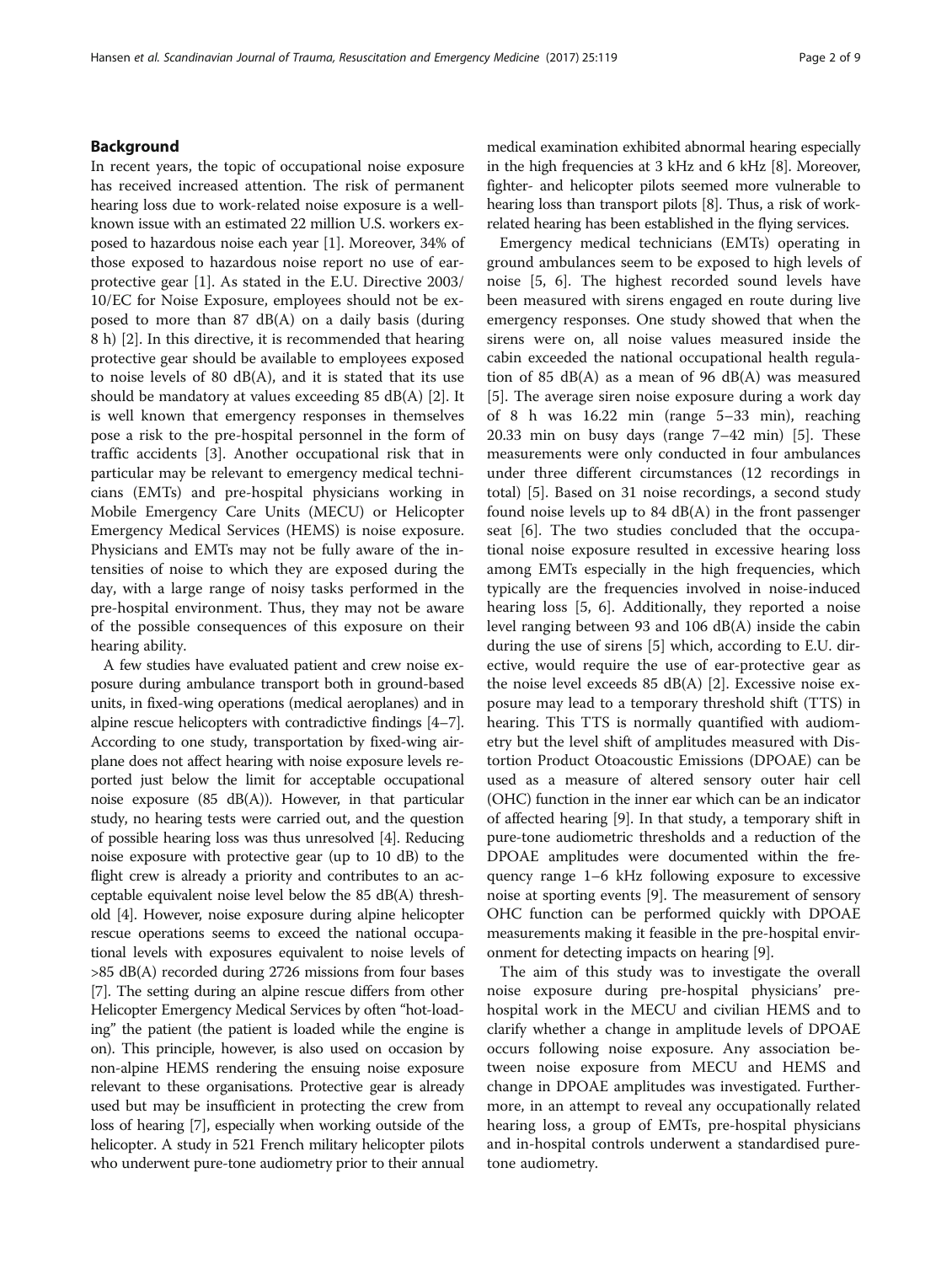## Methods

## Setting and study population - MECU

Measurements of noise exposure were made during emergency responses with the Danish ground-based MECUs of Odense, Kolding and Aarhus in the period of March 2016 to August 2016. The MECUs consist of rapid-response cars operating all year round. The MECUs are manned with an anesthesiologist and an EMT with special training. The MECUs operate as part of a three-tiered system in which the MECU supplements the ordinary ambulance manned with EMTs and/or paramedics. Following treatment, the MECU may finalize treatment at the scene, admit the patient to hospital without physician escort, or escort the patient to the hospital. Each day, the three MECUs are dispatched to 13, 10 and 15 emergencies on average. Odense and Aarhus both use a custommade Mercedes ML350 while the MECU in Kolding uses a custom-made BMW X3 xDrive20d. All vehicles have top speeds of approximately 230 km/h. The Danish law has specific requirements regarding sirens and emergency lights with which all three MECUs comply. The siren speaker is a dual speaker placed in the front bumper of all cars. In total, 28 physicians from the three MECUs were enrolled in the study.

## Setting and study population - HEMS

An identical approach was used to investigate the effect of noise exposure on the pre-hospital anesthesiologists and pilots in the Danish national HEMS in the same period. The national HEMS consist of three helicopters stationed in three geographically different places in Denmark, ensuring the optimal coverage of the country. The HEMS of Ringsted serves approximately 2.0 million citizens and has 3 daily missions on average. The dispatch criteria for the HEMS are tighter than those of the MECUs as they are only dispatched to emergencies with life-threatening conditions [[10](#page-8-0)]. The helicopter is an Airbus EC135 P2e helicopter with an average ground speed of 240 km/h. It is a small helicopter suitable for take-off and landing in both urban and rural areas. The HEMS is manned by a pilot, an anesthesiologist and a HEMS Crew Member (HCM). The helicopter generates noise inside the cabin in the range of 84–96 dB depending on the task performed (take-off, fly-by or landing) as stated in the Type-Certificate Data Sheet for Noise No. EASA.R.009 for EC135 by the European Aviation Safety Agency [\[11\]](#page-8-0). During flight, the use of helmet with earmuffs is mandatory (Alpha Eagle Pilot Helmet). Some choose to use standard earplugs underneath the earmuffs in the helmet (either single-use foam or custommade with individual fit) as a second ear-protective device. A total of six physicians and six pilots from the HEMS were included in the study.

## Controls

To control for hearing loss associated with working in a MECU or in the HEMS, noise exposure during daily inhospital activities in operating theatres and in intensive care units, and DPOAE measurements were obtained in ten in-hospital anesthesiologists. These in-hospital controls were not active in the pre-hospital setting. All subjects in the control group underwent a standardized pure-tone audiometry test.

## Personal noise exposure assessment

The sound pressure level (SPL) measurements were obtained during periods of 8 h (MECU) and 12 h (HEMS) with two portable miniature microphones (DPA-4063) connected to a DPA-MPS6030 battery power supply and an Olympus LS-10 stereo digital recorder. The microphones were worn by the MECU and in-hospital anesthesiologists just lateral to the auditory canal with two custom-made holders, while the HEMS physicians and pilots had the microphones placed within the ear muffs installed in the helmets. This setup made it possible to record the actual noise reaching the ear (e.g. helicoptergenerated noise or noise from the intercom communication system installed in the ear muffs of the helmets). The recordings were sampled at 44.1 kHz/16 bit in uncompressed wav format. The microphones were calibrated by recording a 1 kHz reference tone of 94 dB SPL from a B&K type 4231 sound calibrator by using a custom-made adapter to fit the microphones tight to the calibrator. Each file was reviewed through Audacity version 2.11 in order to manually check peaks and to exclude noise artefacts (e.g. unintended contact with the microphones). Finally, all recorded files were analyzed using customized MATLAB software to calculate the equivalent sound pressure level (LAeq) for the measurement period and the peak pressure level in dB(C). This setup has previously been described and validated [\[12\]](#page-8-0).

## Types of exposures

In order to analyze the noise exposure, the MECU sound exposure measurements were separated into groups depending on their nature; that is, whether the emergency response took place on urban roads, rural roads or motorways as well as whether the measurement was obtained in the MECU en route to the patient or in the ambulance treatment compartment during transportation to the emergency department. Furthermore, it was noted whether or not the MECU physician used cellphone or handheld radio for communication. The HEMS noise exposure measurements were only separated into a physician and a pilot group, and it was noted if the HEMS physician or pilot used standard ear plugs (either single-use foam or custommade earplugs) underneath the ear muffs installed in the helmet.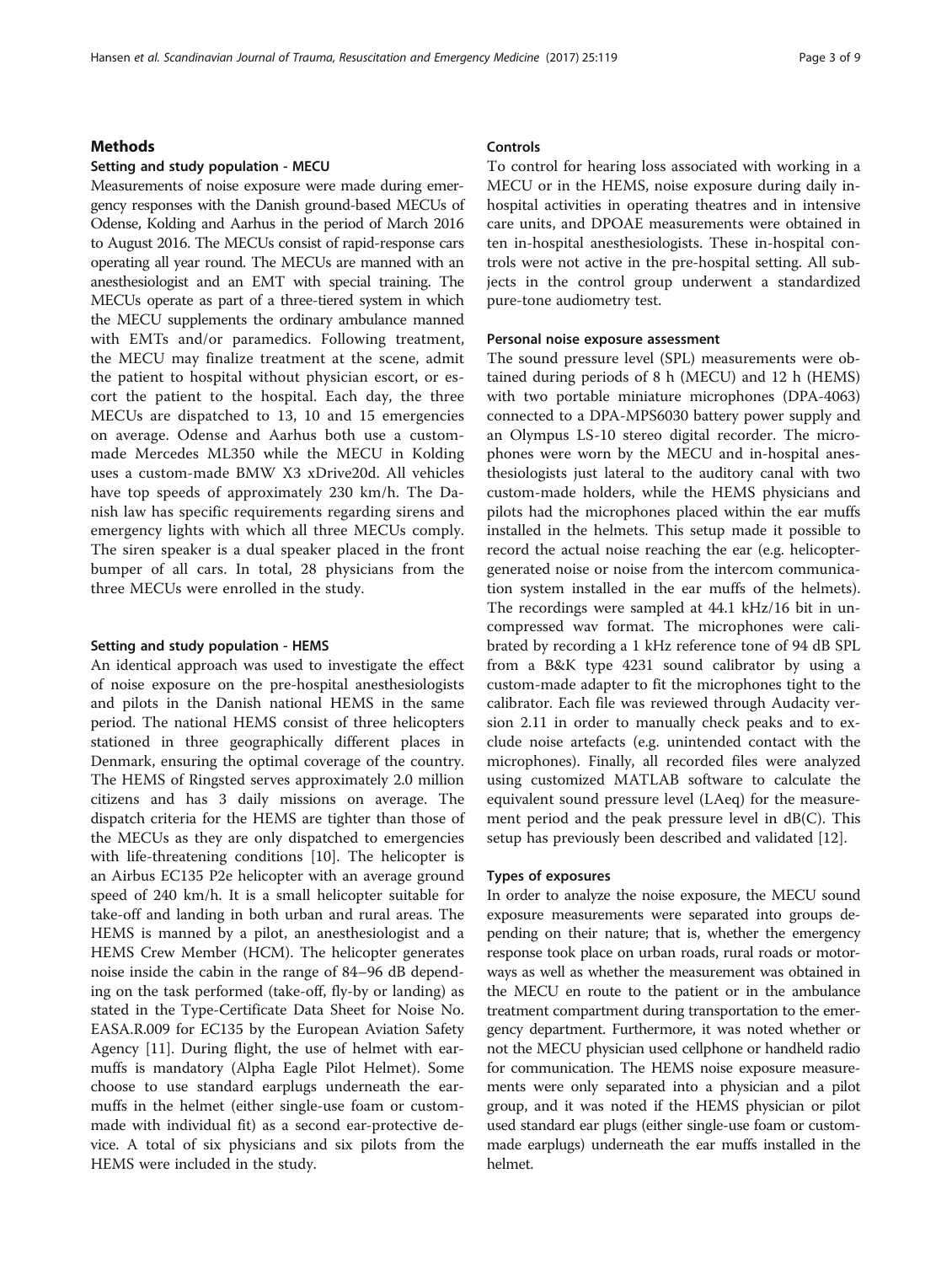## Distortion Product Otoacoustic Emissions and pure-tone audiometry

As a baseline characteristic, each physician underwent measurements of the DPOAE amplitudes using a Titan Otoacoustic Emission Reader (Interacoustics, Middelfart, Denmark), at the beginning of a shift. Each pre-hospital physician underwent a new DPOAE test measuring the amplitude of distortion products (2f2-f1 with a f2/f1 ratio of 1.22) at 2, 3 and 4 kHz after every episode of noise exposure (either after the use of sirens on the MECU or after a flight mission with the HEMS) to calculate the level shift of the DPOAE amplitudes between baseline and post-exposure values. Only baseline values exceeding a signal to noise ratio (S/N) of 7 dB were used in the analyses. The level of the two primary DPOAE tones was  $L1 = 65$  dB(SPL) and  $L2 = 55$  dB(SPL). DPOAE averaging continued until the S/N of 7 dB or higher was achieved or until a maximum of 30 s (to obtain each response) had passed if the S/N of 7 dB was not achieved. All DPOAE measurements (except baseline values) were done in a non-quiet pre-hospital setting. A standard previously validated user-operated [[13\]](#page-8-0) pure-tone audiometry test using a computer (Compaq nx6310) connected to a Tucker Davis, Mobile digital sound processer (TDT-RM2), with Sennheiser HDA-200 headphones in a quiet room was used to reveal any hearing loss that could be ascribed to the employees in the pre-hospital setting when compared to the in-hospital controls [\[13\]](#page-8-0). For all participants, sex, age and additional noisy employments or hobbies (e.g. conscription to military service, hunting etc.) were recorded to rule out confounding factors.

## **Statistics**

The Sound Pressure Levels (SPL) of all noise exposure recordings were used as outcome variable in a linear mixedeffects regression model (xtmixed) in STATA version 14 (Stata Corp., Boca Raton, TX, USA) and the different types of exposure, measurement side (left/right) and the use of ear protection (yes/no) as fixed effects in order to obtain average equivalent sound exposures (LAT) for the different exposure types. Individuals were used as random effects in these analyses. To analyze the DPOAE data, the exposure groups were collapsed into four groups: 1) combining all MECU recordings 2) combining all ambulance recordings 3) combining all HEMS recordings and 4) the in-hospital group. The reason for collapsing the exposure groups was due to a low number of individuals with DPOAE response exceeding S/N of 7 dB at baseline in some of the exposure groups. Both MECU and ambulance DPOAE recordings were done on MECU personnel, while HEMS and in-hospital DPOAE recordings were done on HEMS personnel and controls, respectively. DPOAE amplitude level shifts between pre- and post noise exposure measurements were used as outcome variable in a mixedeffects model (xtmixed). Quality adjustments of the measured DPOAEs by inclusion of the measured noise floor and the DPOAE amplitude were included as fixed effects in the model as well as a quality check (yes/no) of DPOAE amplitudes exceeding S/N of 7 dB. Individuals were included as random effects in order to account for correlated measurements from the same individuals. To analyze the pure-tone audiometry tests, a pure-tone average (PTA) was used as outcome variable. PTA in this study is the average of the noise-sensitive hearing thresholds of the frequencies 3, 4 and 6 kHz. The same mixedeffects regression model (xtmixed) was used with PTA as outcome variable and the exposure groups including the low exposed in-hospital controls, age and sex as fixed effects to account for the known influence of age and sex on audiometric thresholds. Individuals were included as random effects. To test for overall significance of the different models, Wald  $\chi^2$  was used.

## Legislative approval of the study

The study was approved by the Danish Data Protection Agency (2008–58-0035, journal id: 15/49437).

## Results

The investigation resulted in a total of 444 sound measurements performed during emergency responses (corresponding to 222 emergency responses) with the three MECUs in the sampling period. Each MECU physician was measured one to 34 times in total. The sound measurements in the HEMS were performed on pilots and physicians only. Each HEMS physician or pilot was measured 5–44 times, and the investigation resulted in a total of 414 sound exposure measurements. Finally, each member of the in-hospital control group was measured 1-4 times. The in-hospital investigations resulted in a total of 66 sound exposure measurements (33 for each ear). Furthermore, 408 post-exposure DPOAE measurements in total for the MECU physicians and 138 for the HEMS personnel (pilots and physicians) were obtained. Identical measurements were performed in in-hospital controls every two hours, in total collecting 32 DPOAE measurements. Finally, 12 pre-hospital physicians, 39 EMTs and 10 in-hospital controls underwent a standardized pure-tone audiometry test.

Table [1](#page-4-0) lists the average A-weighted noise levels  $(L_{Aeq})$ throughout the entire measurement period with all the different types of exposures. As seen in Table [1,](#page-4-0) noise exposure rises with increasing speed for the MECU going from 72 dB(A) when driving in an urban environment to 75 dB(A) and 77 dB(A) when driving on rural roads and motorways, respectively. When the physician escorts the patient to the hospital in the ambulance, exposure values of 79 dB(A), 80 dB(A) and 80 dB(A) are measured. Despite the use of hearing-protective equipment, HEMS physicians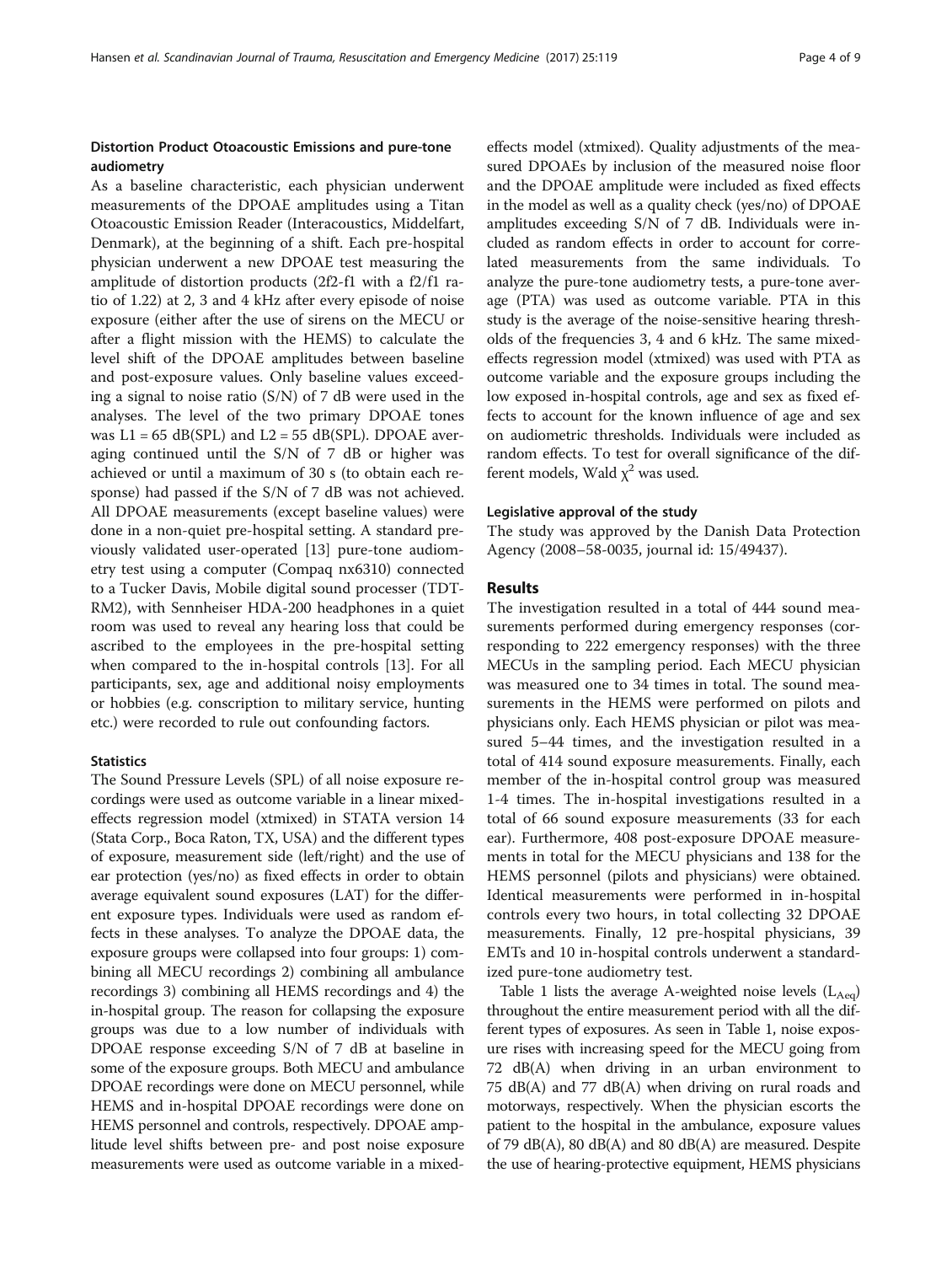| Type of exposure<br>(Average) | Left and right ear combined (dB(A)) (Average) |      |      | Left and right ear combined (dB(C)) (Peaks) |      |      | Number of |                |                                       |
|-------------------------------|-----------------------------------------------|------|------|---------------------------------------------|------|------|-----------|----------------|---------------------------------------|
|                               | Max.                                          | Min. | Mean | <b>SD</b>                                   | Max. | Min. | Mean      | <b>SD</b>      | measurements<br>(total: left + right) |
| Controls                      | 83                                            | 63   | 69   | $\overline{4}$                              | 122  | 107  | 113       | 4              | 66                                    |
| MFCU urban road               | 97                                            | 65   | 72   | 5                                           | 124  | 90   | 103       | 5              | 174                                   |
| MECU rural road               | 90                                            | 67   | 75   | $\overline{4}$                              | 123  | 99   | 107       | 4              | 118                                   |
| MECU motorway                 | 97                                            | 71   | 77   | $\overline{4}$                              | 125  | 101  | 110       | 5              | 76                                    |
| Ambulance urban road          | 88                                            | 73   | 79   | 4                                           | 123  | 100  | 108       | 6              | 26                                    |
| Ambulance rural road          | 94                                            | 74   | 80   | 4                                           | 123  | 105  | 112       | 5              | 30                                    |
| Ambulance motorway            | 85                                            | 76   | 80   | 3                                           | 122  | 108  | 114       | 5              | 20                                    |
| HEMS physicians               | 97                                            | 73   | 82   | 5                                           | 128  | 109  | 118       | $\overline{4}$ | 200                                   |
| <b>HEMS</b> pilots            | 97                                            | 72   | 83   |                                             | 128  | 108  | 118       | 5              | 214                                   |

<span id="page-4-0"></span>Table 1 Average L<sub>Aeq</sub> levels and peak SPL in dB(C) levels under different types of exposure. Number of measurements in the last column

and pilots are exposed to 82  $dB(A)$  and 83  $dB(A)$  during flight missions.

Table 1 also lists the measured range of peak values during the different types of exposure. The largest noise exposure levels were obtained during HEMS operations with peak values reaching up to 128 dB(C) for both pilots and physicians. Again, a linear correlation is seen in the MECU group with increasing peak values as the speed of the vehicle increased.

Figure 1 shows the coefficients obtained from the linear mixed-effects regression model. All coefficients were analyzed by comparison with a reference situation, defined as the exposure of physicians working in an in-hospital environment. The linear mixed-effects regression model uses all obtained measurements and predicts the most probable

noise exposure for the different exposure situations (such as MECU on rural road, MECU on motorway etc.). The exposure-specific coefficients in Fig. 1 obtained from the statistical analysis with the linear mixed-effects regression model were shown to be very similar to the mean values of the measurements in Table 1. The different types of exposure were all significantly larger than the reference coefficient (in-hospital controls). Especially interesting is the finding of the coefficients for HEMS physicians and pilots flying with earplugs, which is shown to be 11 dB(A) larger than personnel flying without standard earplugs (single-use foam or custom-made earplugs). A comparison of the noise exposure for the three MECUs demonstrated no significant difference between the three vehicles. Neither did we find any differences in the ambulance recordings.

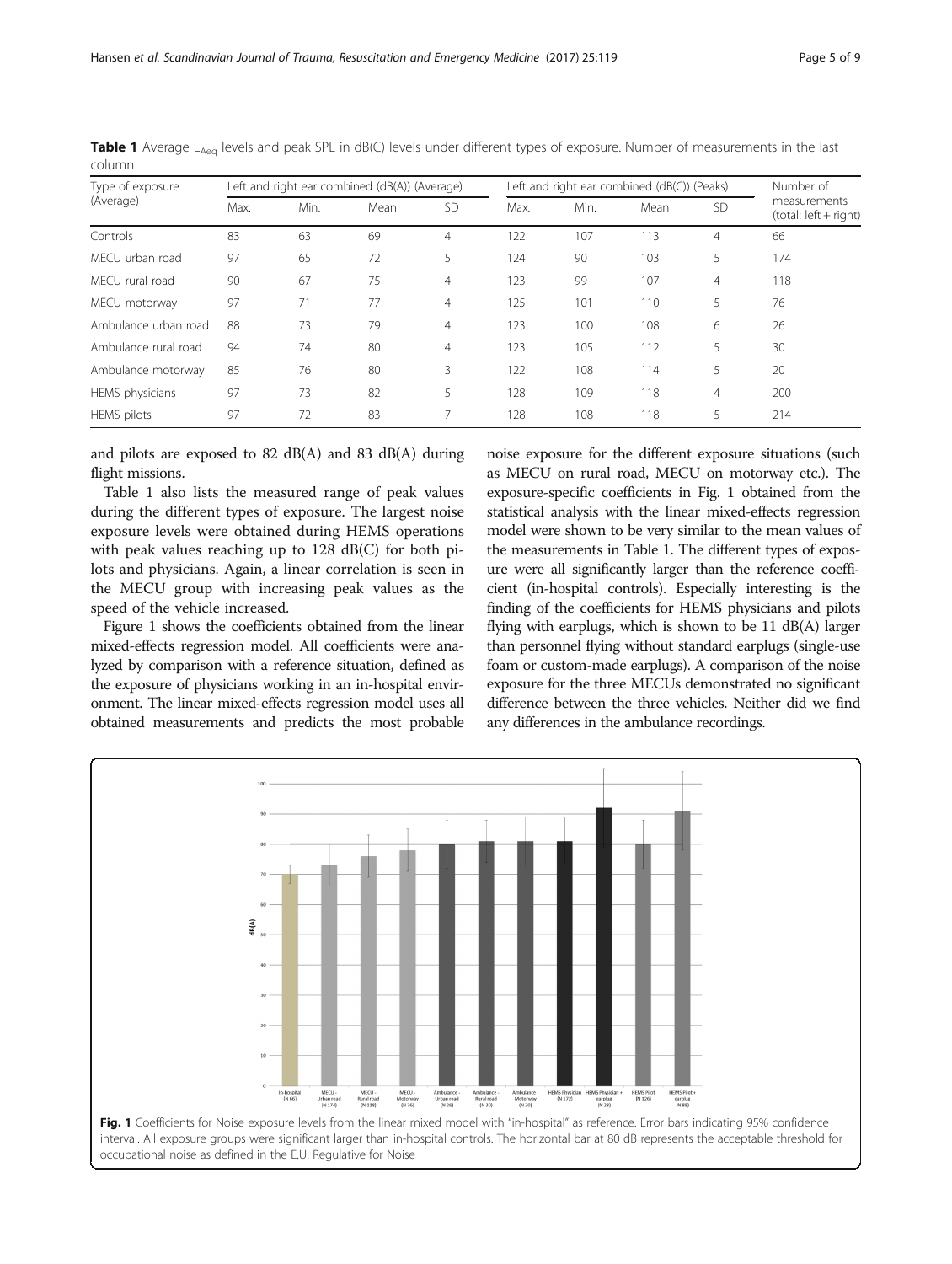Table 2 shows the average exposure time per emergency response during different types of exposure. On average, the MECU physicians were exposed to siren noise 42 min per day. Thirty-nine percent of the time, the exposure was during urban operations in the MECU vehicle whereas noise exposure from ambulance sirens during motorway operations contributed to 5% of the entire noise exposure. Thus, a daily noise exposure of  $L_{\text{each}}$  (time-weighted average noise exposure during 8 h) of 71 dB(A) can be calculated for MECU personnel when time with non-siren exposure is taken into account. It is estimated that MECU personnel are exposed to similar noise levels as the in-hospital controls during periods outside the vehicles. HEMS personnel were on average noise-exposed to helicopter noise for 41 to 44 min during each working shift. This accounts for a daily exposure of  $L_{\text{each}}$  of 73 dB(A) for both HEMS physicians and pilots when the 12-h shift is taken into account. On average, we found 5.4 emergency responses per day of 8- or 12-h recordings (with approximately one of these in the ambulance back to the hospital) with MECU and two emergency flights with HEMS.

Table [3](#page-6-0) lists the average DPOAE amplitudes (difference between baseline and post-exposure values) during different types of exposure (e.g. emergency responses with MECU, ambulance, HEMS flight missions or inhospital control). Only the DPOAE amplitudes at 4 kHz for HEMS Crew compared to MECU measurements were significantly lower (marked in Table [3](#page-6-0)) with a  $p$ value of 0.03 indicating an impact on sensory OHC function, and potential also hearing, after flight missions. None of the other measurements were statistically significantly different compared to the reference used.

Pure-tone audiometry (Table [4](#page-6-0)) and the PTA did not differ between the groups when the effects of age and sex were accounted for in the analysis. However, age and sex were significant factors as expected since younger subjects had lower hearing thresholds compared to older subjects and female subjects had lower hearing thresholds compared to male subjects.

## **Discussion**

The primary findings of this study indicate that the overall pre-hospital noise exposure during single emergency responses with MECUs and ambulances exceeds the threshold defined in the E.U. Regulative for Noise (>80 dB(A)). In single flight missions, the noise exposure with the HEMS also exceeds the threshold with exposures reaching up to 90 dB(A). However, corrected for the collective noise exposure during a whole working day, the average exposure is expected to be below the threshold for daily noise exposure. Physicians in MECU and HEMS were on average exposed to (of  $L_{eq8h}$ ) 71 dB(A) and 73 dB(A), respectively, and 73 dB(A) in pilots. The low average noise exposure may be the main reason why no evidence of occupational hearing loss with pure-tone audiometry could be found. In a small sample, a level change of DPOAE amplitudes for HEMS personnel at 4 kHz indicated, however, that sensory OHC function was affected and this may have a potential impact on hearing thresholds if this exposure is frequent enough.

To our knowledge, this is the first large study with systematical and simultaneous measurements of left and right ear noise exposures to pre-hospital physicians in the MECU and civilian HEMS. The largest previous study [[6](#page-8-0)] only included 31 measurements in ambulances compared to our 444 MECU and ambulance recordings during different tasks (emergency response on urban roads, rural roads or motorways). Furthermore, our method using personal noise recording microphones worn just outside the auditory canal was an exact exposure model which is comparable to dosimeter use. As stated, helicopter noise exposure during alpine rescue missions has been

Table 2 Mean exposure time per emergency response in first column inclusive 95% CI. Second column shows the total number of emergency responses during the data-collection (41 days for MECU and ambulances and 16 days for HEMS) with percentages out of total emergency responses recorded. Last column (to the right) shows the daily (8-h and 12-h with MECU and HEMS, respectively) average exposure in minutes

| Type of exposure     | Exposure time per emergency response<br>(mean in minutes) [95% CI] | Total number of emergency<br>response [% of total] | Daily average of exposure<br>(minutes) |  |
|----------------------|--------------------------------------------------------------------|----------------------------------------------------|----------------------------------------|--|
| MECU urban road      | $4.6$ [3.7;5.6]                                                    | 87 [39%]                                           | 9.7                                    |  |
| MECU rural road      | 8.2 [7.2;9.2]                                                      | 59 [26%]                                           | 11.5                                   |  |
| MECU motorway        | $11$ [9.6;12.6]                                                    | 38 [17%]                                           | 10.1                                   |  |
| Ambulance urban road | $5.8$ [4;7.6]                                                      | 13 [6%]                                            | 1.9                                    |  |
| Ambulance rural road | 10.5 [8.3;12.8]                                                    | 15 [7%]                                            | 3.9                                    |  |
| Ambulance motorway   | 18.8 [10.1;27.5]                                                   | 10 [5%]                                            | 5.1                                    |  |
| HEMS physicians      | 20.3 [18;22.6]                                                     | 33 [100%]                                          | 41.9                                   |  |
| HEMS pilots          | 20.5 [18.3;22.8]                                                   | 35 [100%]                                          | 44,8                                   |  |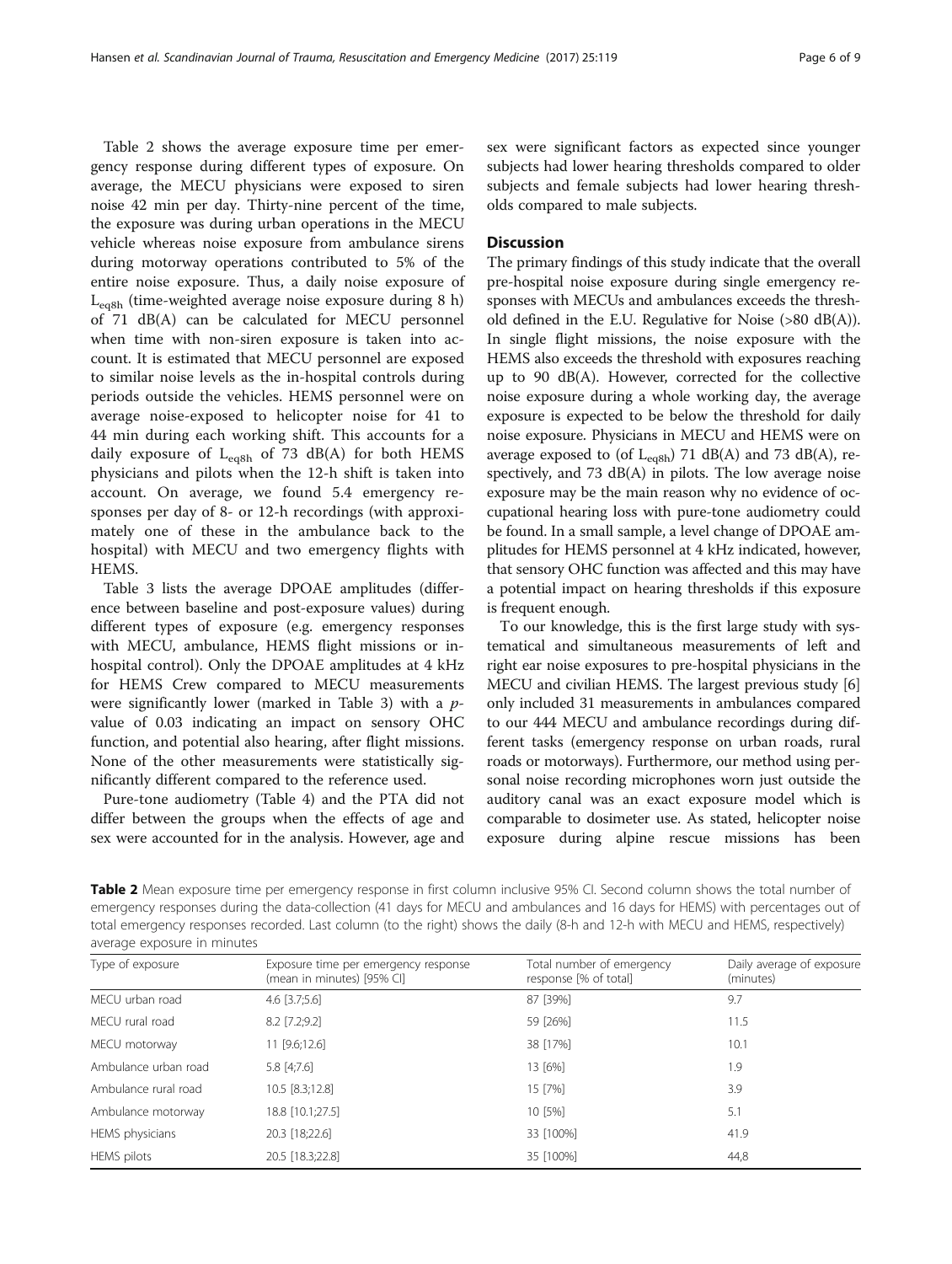|                            |                                           |                                           |                                           | included participants had recordable emissions exceeding S/N of 7 dB at baseline. The listed values are changes ( $\Delta$ ) from baseline |
|----------------------------|-------------------------------------------|-------------------------------------------|-------------------------------------------|--------------------------------------------------------------------------------------------------------------------------------------------|
| values. $P < 0.05$ in bold |                                           |                                           |                                           |                                                                                                                                            |
|                            | $\Delta$ dB response at<br>2 kHz [95% CI] | $\Delta$ dB response at<br>3 kHz [95% CI] | $\Delta$ dB response at<br>4 kHz [95% CI] | Number of measurements<br>(per 2, 3 4 kHz)                                                                                                 |

<span id="page-6-0"></span>Table 3 All measurements with MECU exposure as reference. Data are adjusted for noise floor and DPOAE amplitude signal. All

|                           | __ _ _ . _ _ _ _<br>2 kHz [95% CI] | __________<br>3 kHz [95% CI] | __________<br>4 kHz [95% CI] | (per 2, 3 4 kHz) |
|---------------------------|------------------------------------|------------------------------|------------------------------|------------------|
| MECU exposure [reference] |                                    |                              |                              |                  |
| Ambulance exposure        | $-6$ [ $-10$ ;-3]                  | $0$ [-6;0]                   | $0$ [-5;4]                   | 106 (39, 39, 28) |
| HEMS exposure             | $-6$ [ $-13;0$ ]                   | $-3$ [ $-13;2$ ]             | $-7$ [ $-17;1$ ]             | 77 (39, 19, 19)  |
| In-hospital exposure      | $4[-1:10]$                         | $[-11:7]$                    | $5[-5;13]$                   | 52 (31, 6, 15)   |

thoroughly investigated. However, our new approach with microphones worn underneath the ear muffs in the protective helmets gives a more precise insight into the noise actually reaching the ear instead of measurements in the helicopter cabin [[7](#page-8-0)]. The recorded values of 79 to 80 dB(A) in ambulances are partly in agreement with previous studies (84–96 dB(A)) with a slightly lower overall noise exposure during the use of sirens [\[5](#page-8-0), [6\]](#page-8-0). A possible explanation for this is an increased focus on work-related environmental noise exposure resulting in a more appropriate siren placement and better acoustic insulation in ambulances. Despite these efforts, with maximum values reaching 94 dB(A) during ambulance transport on rural roads, noise exposure still exceeds acceptable levels and, according to the occupational guidelines, ear-protective gear must be present in the ambulances. According the E.U. regulation, these recommendations apply even if average noise exposures are below acceptable noise limits for the whole working day. The use of ear-protective gear in ambulances might impair communication with the patient during the transport to the hospital. One possible solution to this problem could be to install intercom systems to be used during transport by physicians, EMTs and the patient or to further improve the acoustic insulation of the ambulances. The noise exposure measurements in the MECU on average do not exceed the occupational noise exposure limits with measured values ranging from 72 to 77 dB(A). Semi-high levels of noise are generated when driving on motorways, probably because of the increased speed, increasing the amount of wind-generated noise. HEMS personnel not using earplugs underneath the

earmuffs are exposed to average noise levels up to 81  $dB(A)$  - and 92  $dB(A)$  if earplugs were used.

This difference is likely caused by an impaired ability to hear the intercom when using earplugs, causing HEMS personnel to turn up the volume. Often, singleuse foam earplugs were used instead of custom-made ones. Single-use foam earplugs can be expected to attenuate noise with approximately 10–20 dB(A) or less, because of variable fit to the individual auditory canal [[14\]](#page-8-0). As a consequence, the protective effect of singleuse foam earplugs is levelled out by increased intercom volume. Non-earplug users are still exposed above the >80 dB(A) threshold for acceptable noise according to the European Occupational Regulative [[2\]](#page-8-0) despite helmet usage. Therefore, further steps should be taken to reduce the occupational noise exposure to HEMS personnel. A possible intervention could be implementation of active noise reduction in all helmets. This is a well-tested initiative that for fighter pilots with similar exposure can reduce noise by 8 dB(A) [\[15](#page-8-0)]. Another solution could be so-called in-ears earplugs, which today are used primarily by musicians [\[16\]](#page-8-0). In-ears are custom-made earplugs with the possibility of radio-connection directly, and they can be used underneath the earmuffs. The advantage of in-ear plugs is that a direct connection to the intercom is possible. With the intercom inserted in the auditory canal, low volume levels can be used for communication. Overall, our findings are in accordance with earlier studies [\[7](#page-8-0)] despite our noise measurements in general being lower than reported (>85 dB) [[7\]](#page-8-0). This difference is likely caused by the differences in methods.

Table 4 PTA (3, 4 and 6 kHz combined) hearing thresholds with MECU physicians as reference group. PTA adjusted for sex and age. No pure-tone audiometry was done in HEMS physicians

|                               | PTA hearing threshold<br>(dB) [95% CI] | $P$ -values | Mean PTA hearing<br>threshold (dB) | Number of<br>measurements | Active service<br>years |  |  |
|-------------------------------|----------------------------------------|-------------|------------------------------------|---------------------------|-------------------------|--|--|
| Sex (coefficient) ref. female | 5[0;10]                                | 0.05        |                                    |                           |                         |  |  |
| Age (years)                   | [0;1]                                  | 0.001       |                                    |                           |                         |  |  |
| MECU Physicians               | Ref.                                   |             | 24                                 |                           | 10                      |  |  |
| In-hospital controls          | $1[-2,9]$                              | 0.27        | 15                                 | 10                        | 15                      |  |  |
| <b>EMTs</b>                   | $3[-5,6]$                              | 0.81        | 17                                 | 39                        | 13                      |  |  |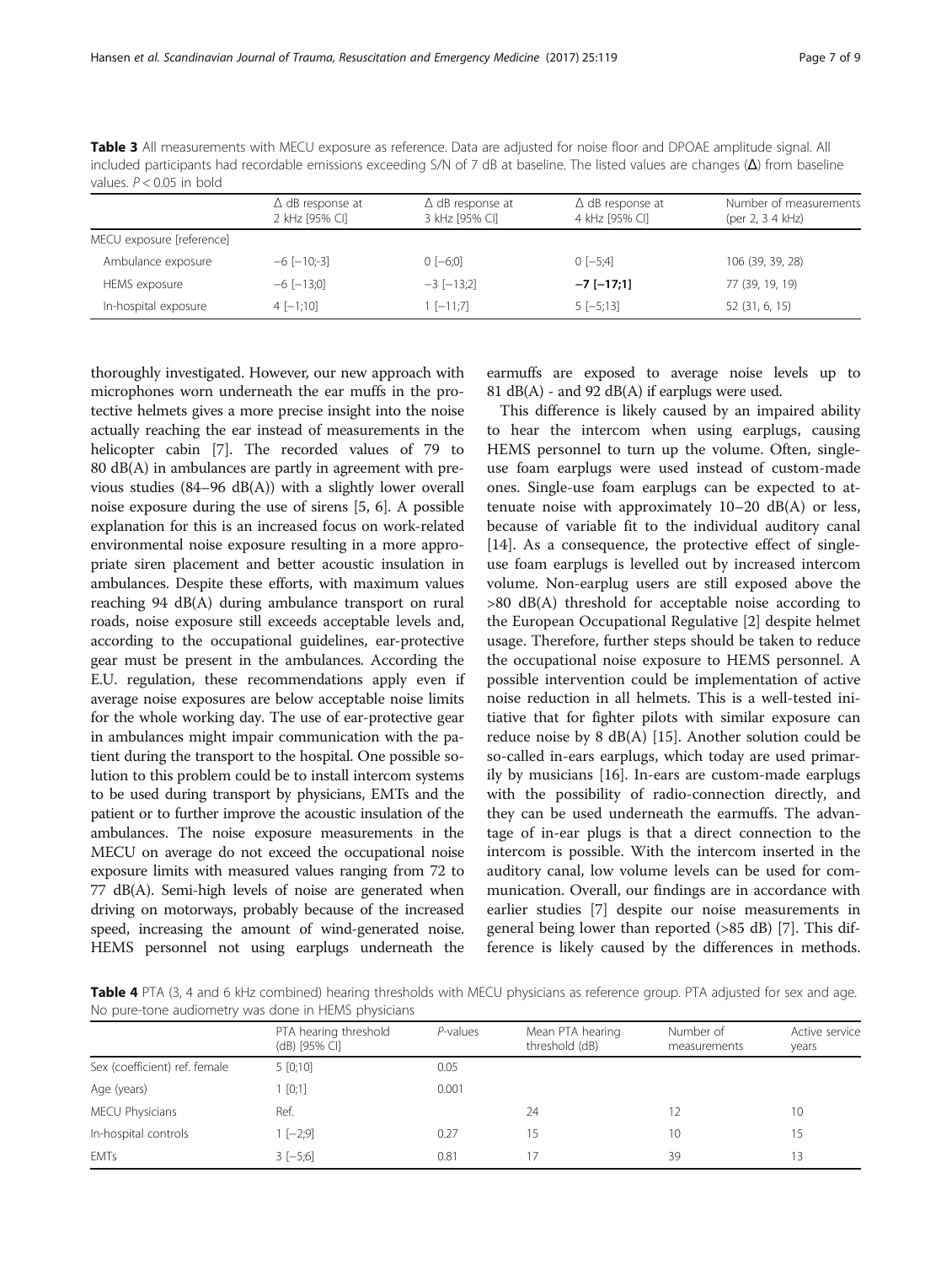DPOAE post-exposure measurements were only affected for the HEMS group (Table [3](#page-6-0)) at 4 kHz when compared to MECU physicians. For both MECU and HEMS personnel, it is important to notice that the actual exposure time is limited to 42 and 41–44 min, respectively, during 8 or 12 h of recording. This limits the average daily noise exposure to  $L_{\text{e}a8h}$  of 71 dB(A) for MECU and 73 dB(A) for HEMS physicians. Both groups normally have shifts that last up to 24 h. For 24-h shifts for MECU, the average exposure will be increased by 4.8 dB compared to 8-h shifts and the increase for HEMS is 3 dB if compared to the 12-h shifts. The large distribution in 95% CI for emergency responses in ambulance on motorway is due to the geographical location of the three MECUs. Especially the MECU in Kolding will have to escort a number of patients to a larger hospital (Odense University Hospital) with up to 45 min of response time on motorway. The exposure on a particular working day therefore depends on the type of exposure during that particular day.

The DPOAEs exceeding 7 dB S/N at baseline for analysis in the HEMS group at 4 kHz Hz is quite small  $(N)$ = 19) and the result might therefore just be an incidental finding. There are limitations to the DPOAE measurements; a person with impaired hearing will have affected emissions at baseline which may or may not exceed 7 dB S/N. Therefore, an additional affection of the DPOAE signal due to noise exposure may decrease the amplitude further, resulting in DPOAE amplitudes not exceeding 7 dB S/N. Secondly, the DPOAE equipment is susceptible to surrounding noise, which is unavoidable in a pre-hospital setting.

The pure-tone audiometry test revealed no significant differences between the three groups. This might be because of our cohort size, as a previous study of a group of EMTs revealed an occupational hearing loss [\[5](#page-8-0)]. Reviewing all audiograms manually, no noise-induced hearing loss could be found in any of the 61 cases. Normally, a notch is seen in the 3–6 kHz area typically centered around the 4 kHz in noise-induced hearing loss [[17\]](#page-8-0). In general, pre-hospital physicians attend the MECUs and HEMS between 3 and 6 times every month, while their remaining working hours is spent within the hospitals, where the noise exposure is significantly less. This little exposure to pre-hospital noise is not expected to affect the hearing and furthermore, the exact time exposed for sirens is low. This may be an explanation why no occupational hearing loss could be found in our small cross-sectional group (with an average of 10 active prehospital years). Besides the risk of an occupational hearing loss, the possibility of communication problems in both MECU and HEMS settings are present due to high noise exposure. This could affect the co-operation between pre-hospital physicians and EMTs.

## Limitations

Our study was carried out on four different physician manned units in a Danish prehospital setting. Both the noise exposure recordings and DPOAE measurements were done on physicians only which is a limitation to our study. The noise recorded during MECU emergency responses is believed to reflect actual noise exposure during these types of emergency responses and is comparable at least on a national basis since similar cars and sirens used nationwide. The ambulance recordings were done only when the patient was escorted by the physician and therefore reflects noise exposure in the treatment compartment during the use of siren. It is possible that the noise exposure in the driver's cabin is different than those recorded in the treatment compartment however; other personnel working in the treatment compartment during the use of sirens will most likely be exposed to similar noise levels as the physician. Secondly, different types of ambulances are used in Denmark which makes a direct translation of the results difficult. Worth noting, we did not find any significant differences in the recordings though several different types of ambulances were included. The HEMS recordings were done both for pilots and physicians in a way that accurately reflects the actual noise level. To generalize these results to other services require that the same helmets and earmuffs are used. In general we recognize that noise results like these can be difficult to generalize to different prehospital settings, however we believe they will help increase focus on noise being a potential occupational hazard in the prehospital emergency medical settings. Moreover it has previously been speculated that the position of microphones close to the body can cause reflection artifacts causing errors in measurements [[12\]](#page-8-0). However, the method has been validated to be as accurate as using a dosimeter placed according to ISO 9612 with the generally accepted 2 dB measurement uncertainty [\[12\]](#page-8-0). Another potential weakness of our study is the possibility of conduction of noise through the body (bone conduction) because of vibrations (especially in the HEMS) since the measurements in this study reflect the air-conducted noise only. As with every study, the risk of recruitment bias is present; i.e. if a person with a known hearing loss rejects enrollment to the project, the possibility of detecting an overall hearing loss is less if all subjects are known to have a good hearing.

## Conclusion

Our study indicates that the overall pre-hospital noise exposure during emergency responses with MECUs, ambulances and HEMS missions exceeds the threshold defined in the E.U. Regulative for Noise  $(>80 \text{ dB(A)}).$ Although no evidence of occupational hearing loss with pure-tone audiometry could be established and, in